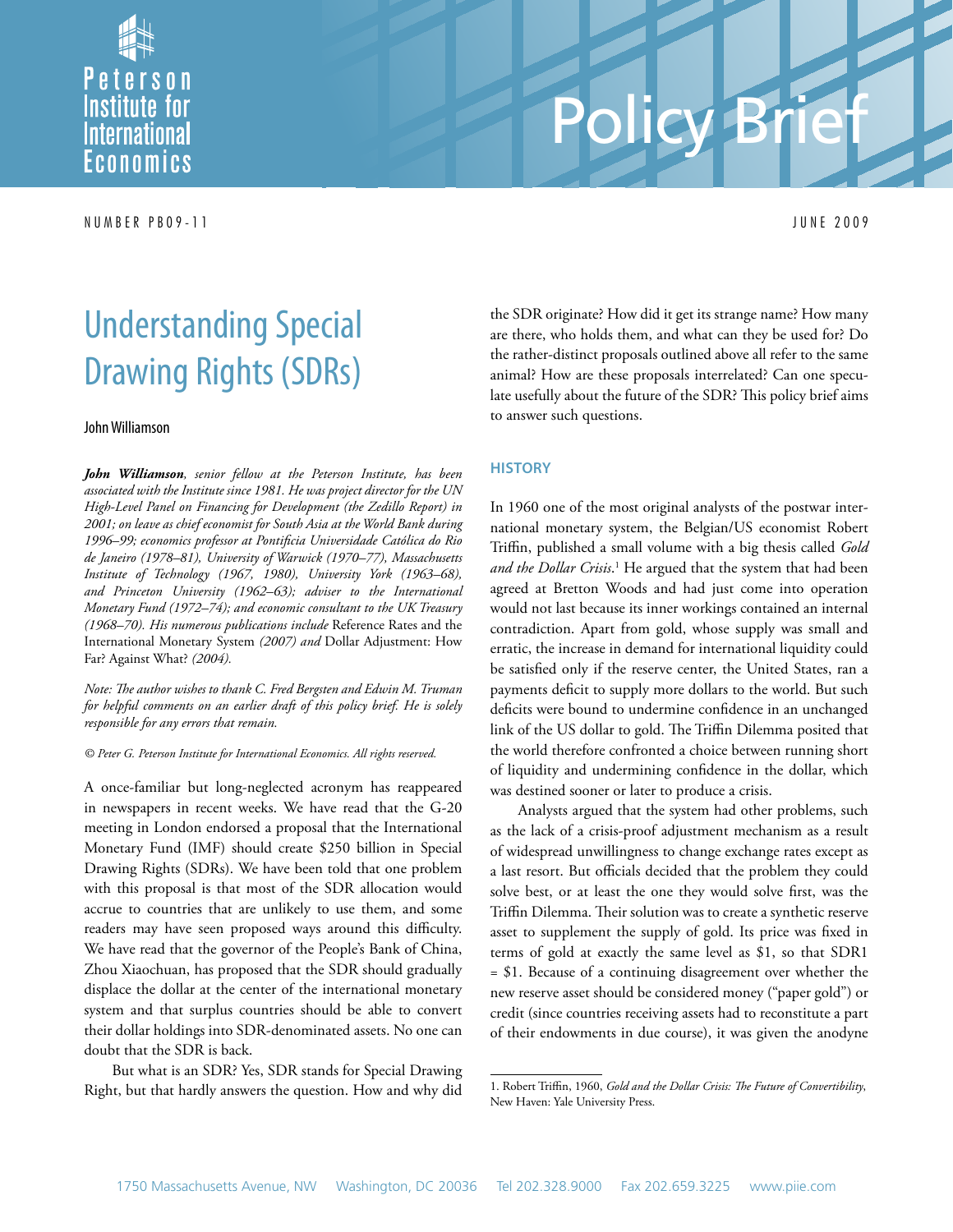name, Special Drawing Right. Hence we still live with the term SDRs.

The first SDRs, 3 billion of them, were created and allocated among members of the IMF in proportion to their quotas on January 1, 1970. The rationale for making, by the standards of the time, such a sizeable allocation was the prospect of a reserve shortage as a result of stringent US monetary policy in 1969. Further allocations of approximately SDR 3 billion a year were agreed simultaneously for the following two years: The actual allocations were SDR 2.9 billion in 1971 and SDR 3.4 billion in 1972. At the end of that process the SDR constituted some 9.5 percent of the world's stock of nongold reserve assets.

# **There are now 21.4 billion SDRs in existence. As a proportion of total world (nongold) reser ves, this is less than a derisory 0.5 percent.**

However, before the last of these allocations had occurred, the world was no longer short of liquidity. Monetary stringency had led to a US slowdown, and the US Federal Reserve, seeing that this posed a threat to the president's reelection, stepped on the monetary accelerator. This resulted in an explosion of international liquidity and the breakdown of the Bretton Woods system, and in 1972 the IMF convened a Committee of Twenty (C-20), based on the 20 constituency chairs then operative in the Fund, to agree on an appropriate reform of the international monetary system.

The state of thought at the time can be gleaned from a conference convened by the IMF in 1970 to discuss the criteria that should govern reserve creation. The prevailing view saw the IMF as essentially controlling the world's reserve base, consisting of a more-or-less fixed supply of gold plus a consciously variable quantity of SDRs. Countries would choose to hold dollars and secondary reserve currencies in a fairly fixed relationship to their holdings of primary reserve assets and they would issue domestic money more or less in proportion to their reserve holdings. Hence by varying its issues of SDRs the IMF could determine the monetary evolution of the world. This being the heyday of monetarism versus Keynesianism, the big bone of contention was whether the IMF should allocate SDRs so as to secure an equilibrium long-run monetary growth rate independent of short-run fluctuations in aggregate demand or whether it should try to engage in short-run countercyclical fine-tuning. The monetarists won, and so the IMF continued to determine the rate of SDR allocations for multiyear "basic periods," based on prospective shortages of reserves.

The Europeans came to the C-20 assuming that its mandate was to secure such a world. But it turned out that European preoccupations were not shared by others. First, the United States was not prepared to consign the advantages it accrued from issuing the world's reserve currency, at least not without much-stronger assurances that it could rely on the rest of the world to adjust when needed, which it sought to achieve by the institution of a "reserve indicator" system. Under such a system each IMF member would have been assigned—there was no agreement on how—a target level of reserves and would have then assumed an obligation to adjust so as to keep its reserves within some limits around this target. Specifically, if reserves hit an upper limit of some specified, proportionate difference from the reserve target, the country would have been obliged either to revalue or to take other adjustment measures. Deficit countries would have been under a symmetrical obligation to adjust if they hit a lower reserve limit. Second, in an early flexing of its muscles, the developing world was prepared to enthrone the SDR only in return for an "aid link." Under such a system a disproportionate share of new SDR issues would have accrued, directly or indirectly,<sup>2</sup> to developing countries, with the result that they would have been net debtors to the SDR account, just as the United States is a net debtor in dollars under a dollar-based system. Since the major powers could not agree on objectives, the C-20 did not reach any agreement, and the international monetary system evolved into the largely ruleless arrangements of the past 35-odd years.

However, there was a further important development regarding the SDR during the period of the C-20. When it was finally conceded in 1973 that the breakdown of the Bretton Woods system was permanent and that the exchange rates of the major currencies would float against one another in the future, the previous practice of valuing the SDR in terms of only one currency, the US dollar, appeared distinctly anomalous. The only viable alternative in a system of predominantly floating exchange rates was to value the SDR as equal to a basket of currencies. In the first instance this basket consisted of the 16 currencies whose issuers each accounted for more than 1 percent of world exports. This basket was subsequently revised to the G-5 currencies, and it is now a basket of four, since the French franc and the Deutschmark have both been merged into the euro. Since 1972 the IMF has used the SDR as its basic unit of account, so that all the Fund's transactions are denominated in SDRs.

The IMF has periodically debated whether to create additional SDRs, but with one exception it has always concluded that the additional reserves stemming from the US deficit obviated

<sup>2.</sup> In one version of the aid link, newly issued SDRs would have gone to multilateral development banks like the World Bank.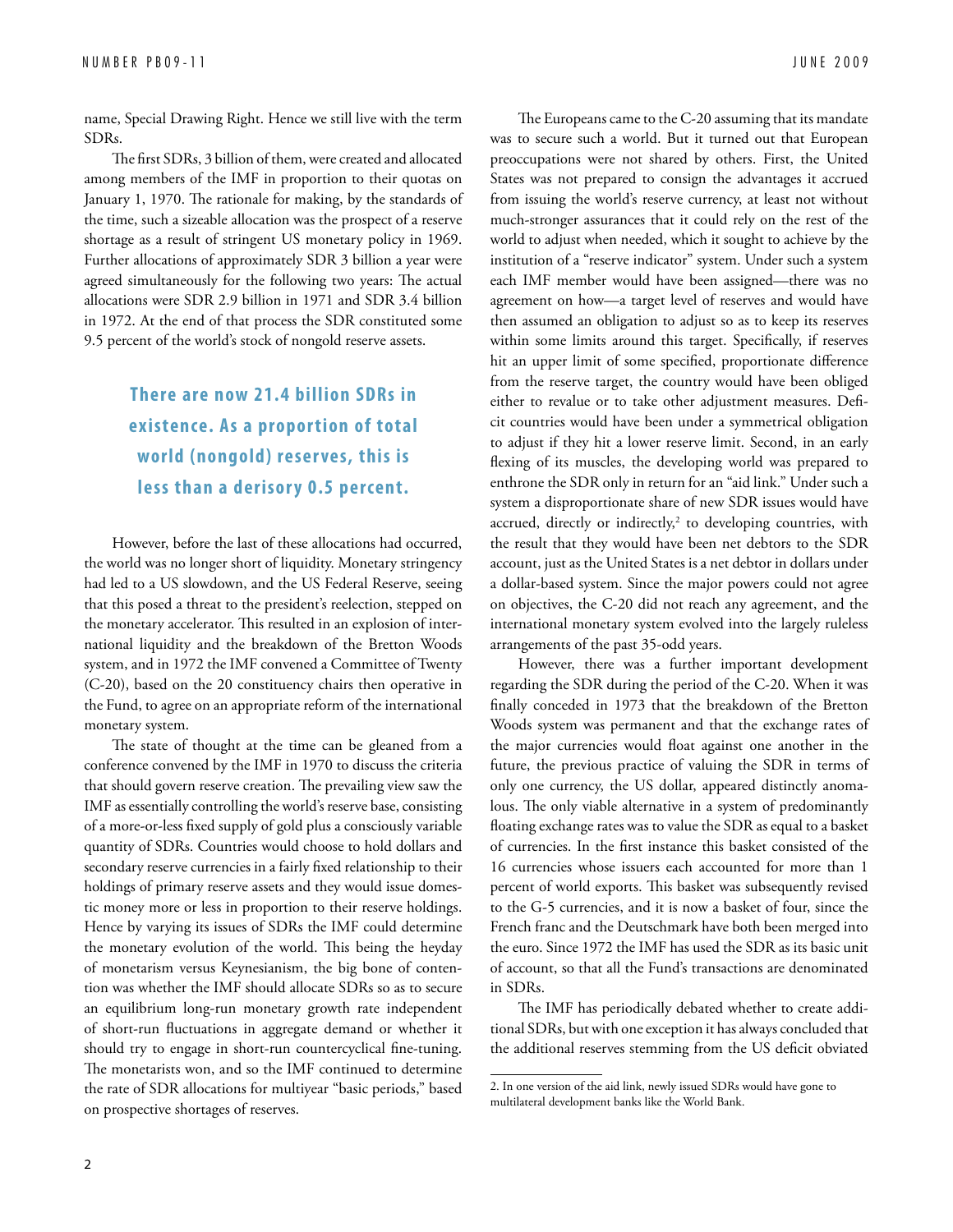a reserve shortage that would justify additional SDR creation. The lone exception occurred in 1978, when major reserve holders did not wish to increase their dollar holdings. Instead, there was active consideration at that time of creating a substitution account at the Fund. This would have entitled reserve holders to sell dollars to the Fund in exchange for an equivalent amount of SDRs at the current market exchange rate. According to normal

**The dollar system bestows on the United S tates what the French, in the days of President de Gaulle and his economic maestro Jacques Rueff, used to describe as the "exorbitant privilege" of paying**  its debts in its own currency.

practice, the Fund would have thereby obtained an SDR claim on the United States, and hence the United States would have been obliged to pay the Fund sufficient dollars to make up for any subsequent depreciation in the value of the dollar in terms of the SDR (just as the United States would have profited by any subsequent appreciation of the dollar, which in fact happened). But the United States wished to have a dollar-denominated debt, and this difference remained to the end. However, there was sufficient suspicion of the dollar at that time to make most reserve holders reluctant to accept more dollars, and so a new SDR allocation was agreed. The basic period agreed was again three years (against the five years that were supposed to be normal), and the issue was to be about SDR 4 billion per year.

There has periodically been debate about the value of creating a reserve asset that would principally accrue to those countries with large IMF quotas (the industrial countries) rather than to those in need of additional reserves (largely the developing countries). It has been suggested that this could be avoided by having the industrial countries donate their excess reserves to a pool that could be tapped by countries in need. Several questions can be raised about such proposals. First, would such transactions be legal under the present IMF Articles? Opinions differ, but if not, the proposal would require a new amendment. Second, because the SDR is an interest-bearing asset, countries that tap such a pool would need to accept responsibility for servicing the SDRs they receive, unless this is to be another form of aid.3 Would advanced countries trust developing countries to service the SDRs tapped from such a pool, or would they regard default as a possibility? Third, some way of distributing the SDRs in the pool among claimants would need to be devised. One method would be to distribute these SDRs in proportion to IMF quotas, though this would imply acceptance of the legitimacy of the IMF's quota arrangements and would make the division between donors and recipients a critical margin. Further, some advanced countries might have reservations about making their share of an SDR allocation available to certain developing countries.

In 1997 the IMF agreed on a Fourth Amendment to the Articles, which involved doubling the quantity of SDRs outstanding. The additional allocation of SDR 21.4 billion would have been distributed in such a way as to bring each country's cumulative allocation up to the same percentage as its 1997 quota. Thus the bulk of the allocation would have been distributed to members that had joined after the earlier allocations, principally the former communist countries. However, amending the Articles requires an 85-percent majority approval, and since the United States has a quota of about 17 percent, it effectively has a veto over such actions. Because the US Congress has not yet ratified this amendment (if only because Congress has not previously been asked to ratify it), the amendment has not come into effect and countries have not received the additional SDR allocations that were agreed. This is one of several IMF reforms requiring congressional action that the Obama administration has recently submitted to Congress for approval.

#### **Basic Facts**

There are now 21.4 billion SDRs in existence. As a proportion of total world (nongold) reserves, this is less than a derisory 0.5 percent. They were originally distributed in proportion to countries' IMF quotas on the dates of allocation, but since then they have tended to gravitate from developing countries in deficit toward industrial countries in surplus. When a country wishes to use some of its SDRs, it finds a country (or the IMF) that is willing to receive the SDRs and supply a reserve currency (in practice the US dollar) in exchange; SDRs cannot be spent in the market.

When the SDR was first created, countries had a duty to hold, or if necessary rebuild, some proportion of the SDR allocations they had originally received. In 1981 this "reconstitution provision" was abrogated, which is slightly less definitive than being abolished. It was argued that this marked a step toward

<sup>3.</sup> Admittedly the interest rate is low, being the average of defined money-market rates in the currencies that compose the SDR basket. The standard analysis is that countries benefit financially from receiving an SDR allocation because

they get a long-term loan—even if they have limited creditworthiness—at the short-term interest rate of the most creditworthy countries.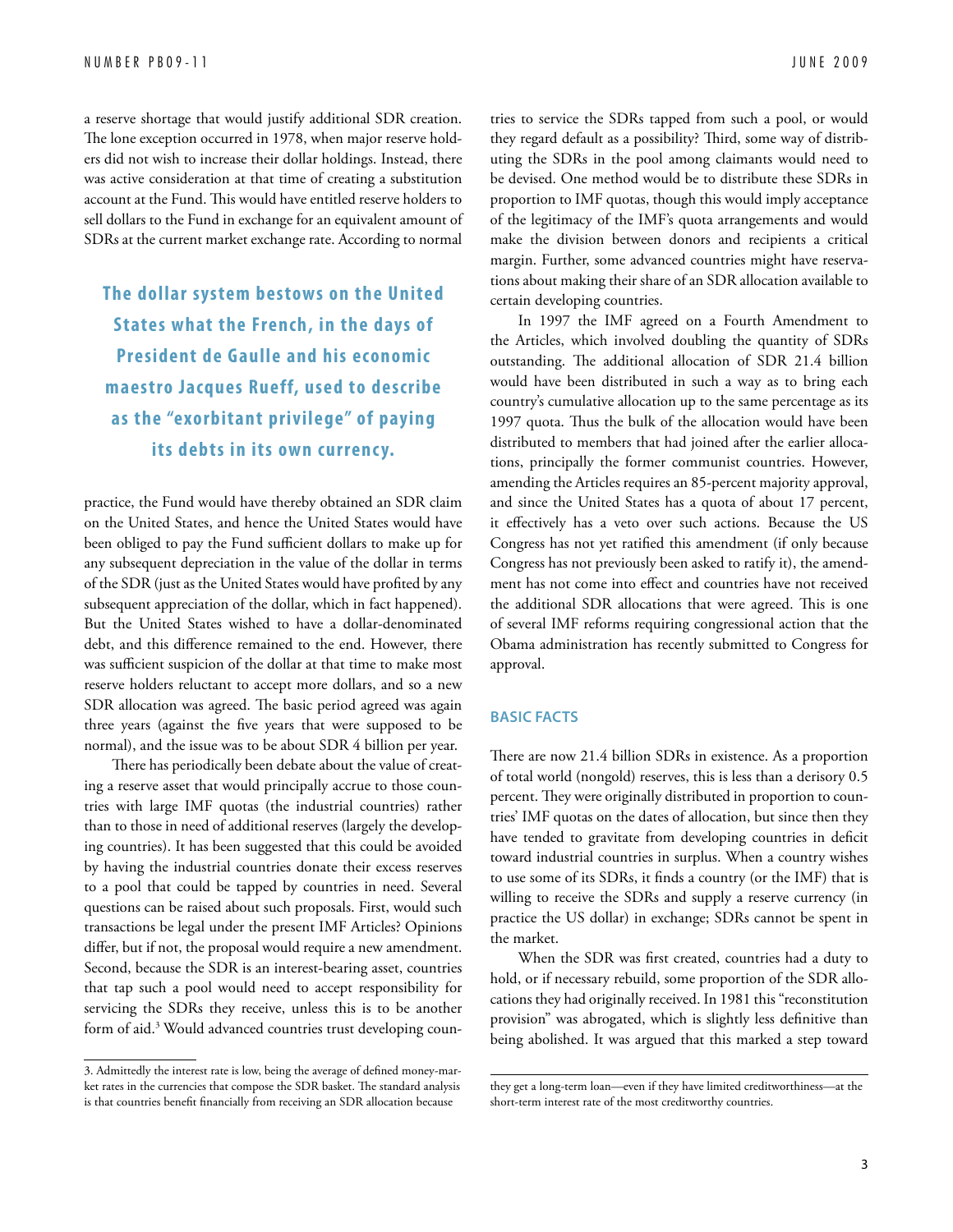acceptance of the SDR as money, since countries face no obligation to reestablish their currency holdings, but they are bound to repay credit.

The SDR is currently defined as a basket consisting of:

- **No. 4** US dollar, 63.2 cents;
- Euro, 41.0 euro cents;
- Japanese yen, 18.4 yen; and
- Pound sterling, 9.03 pence.

The percentage weights used for calculating the above figures were 44 percent for the US dollar, 34 percent for the euro, and 11 percent each for the Japanese yen and the pound sterling. The basket is recalculated every five years, most recently on the basis of these weights and market exchange rates for the three months preceding the last SDR recalculation on December 30, 2005. The SDR interest rate is an average of defined, short-term, money-market interest rates of the four currencies in the basket, with similar weights to those used in defining the value of the SDR. This figure is calculated weekly.

The creation of a substitution account, which would enable countries to exchange dollars for SDRs, has been proposed at two periods in history. The first was after the breakdown of the Bretton Woods system in 1971–73, when many countries feared for the future value of their dollar holdings. The second was the period of dollar weakness in the late 1970s. The basic proposal was that dollar holders would have the right to present their excess dollar holdings to the IMF, which would then issue an equivalent value of SDRs. If the IMF had maintained its normal practice of transacting with members exclusively in SDRs, this would have resulted in the United States accepting an SDR-denominated liability. US reluctance to accept such liabilities presumably contributed to the failure on both occasions to agree on a substitution account.

There are four major differences between an SDR-centered system and a dollar-centered system such as we have had in recent years. First, there is the issue of elasticity of reserve supply. The supply of dollar reserves depends upon the US balance of payments position and can therefore expand in response to an increase in demand as well as to an exogenously determined increase in the US payments deficit. In contrast, the supply of SDRs depends on an administrative decision of the IMF, and if the supply of competing reserve assets (in practice dollars) has been tied down, the reserve supply will be unresponsive to demand except insofar as those administrative decisions respond. A common view is that the reserve supply should respond automatically to variations in demand—because the alternative would be a destructive attempt to achieve adjustment—but that exogenous variations in supply that may impose global inflation

or deflation should be avoided. Opinions have differed sharply as to whether this view pointed to the dollar system or an SDR system being preferable.

Second, the dollar system bestows on the United States what the French, in the days of President de Gaulle and his economic maestro Jacques Rueff, used to describe as the "exorbitant privilege" of paying its debts in its own currency. Unlike every other country, the United States' prospective future deficit is not limited by the assets it currently holds plus what the international capital market will lend it. But note that it is a requirement that debts be settled by a transfer of assets rather than by an increase in liabilities that would resolve this asymmetry. For this reason, "asset settlement" was a big issue in the C-20 negotiations.

Third, the two systems have different implications as to the pattern of payments imbalances and therefore the debt profiles of various countries. Under a dollar-centered system, increases in reserve supply come from an increase in the gross debt of the United States. In principle this increase in gross debt could be financed entirely by increased borrowing by the rest of the world from the United States, so that there would be no net increase in US debt. But in practice one expects that while a part of the reserve increase will be borrowed, a part will also take the form of increased current account surpluses outside the United States and therefore an increased US current account deficit. To the extent that this is true, the US net international investment position will go into higher debt. In contrast, an SDR-centered system that distributes SDRs in exact proportion to the increases in demand for reserves would not require any country to increase its net debt. The increased allocation of SDRs a country receives will be an asset that offsets the country's increased liability to the SDR account. In particular, there would be no need for the United States to increase its net indebtedness to feed the rest of the world's increasing demand for reserves.

Fourth, the mirror image of the last point is what economists refer to as "seigniorage." This refers to the fact that the issuer has a gain, or at least a potential gain, from issuing the zero-interest asset of money or the low-interest asset of reserves. It is clear that the United States gains by making a high-interest loan that is used to buy low-interest reserves from it: Its gain is the interest differential. If the reserve-holding country chooses to run a current account surplus to build up its reserves instead, this is presumed to be as disagreeable as taking the high-interest loan, since for an optimal solution the welfare effects of these two decisions must be equated at the margin. But it is not clear that the corresponding current account deficit is valued as much by the United States as the capital outflow, as is implicitly assumed in high theory. If that is not true, then there is a potential social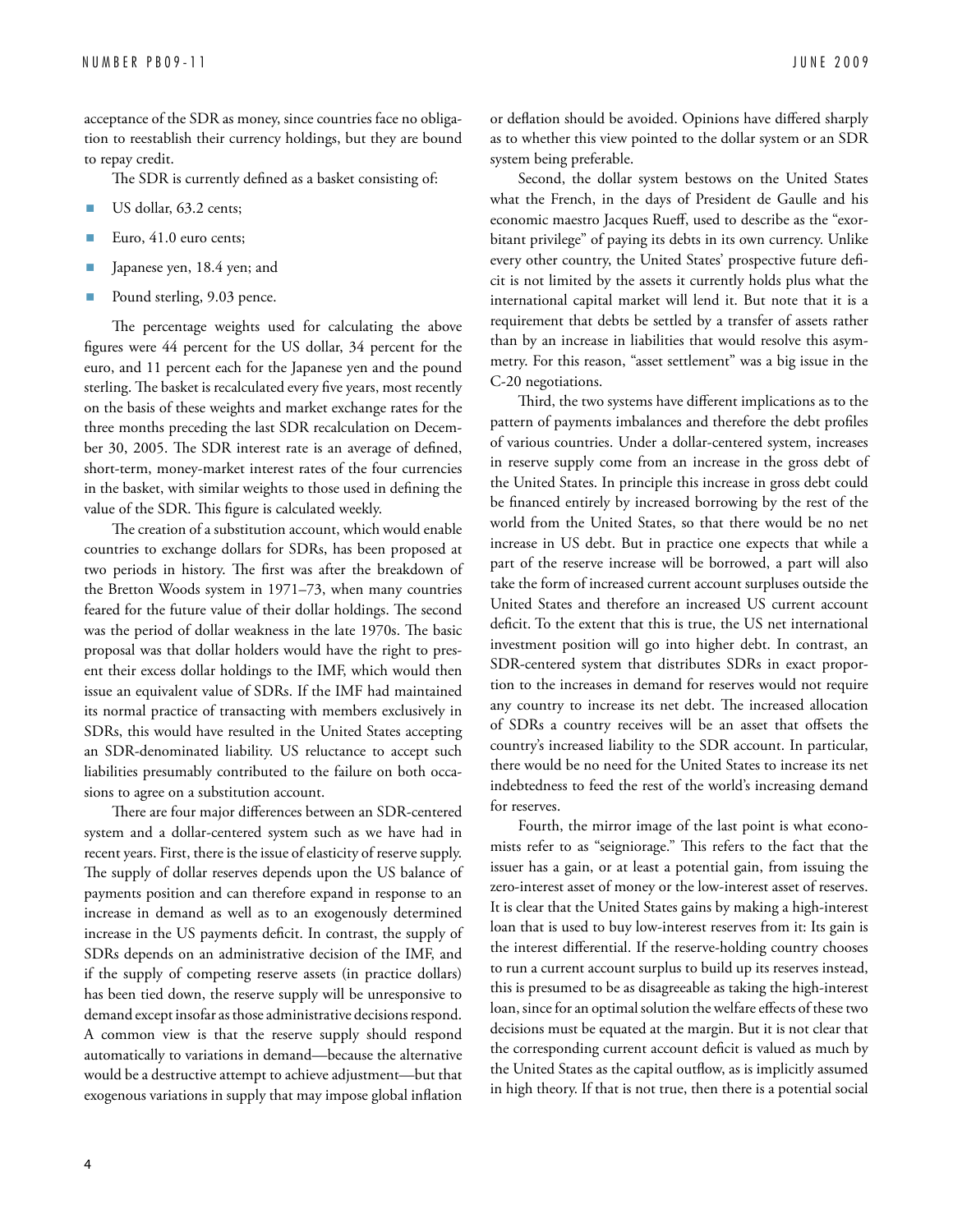gain available from creating reserves through the SDR system instead of the dollar system.

What lies behind opposition to the SDR is the concern that SDRs are the liabilities of all members of the Fund, some of which are not highly creditworthy. It is the old concern that money must be "backed" by responsible parties. Insofar as the SDR is an interest-bearing asset, then it is certainly true that confidence to hold SDRs depends on certainty that interest will continue to be paid. Beyond that, "backing" would become relevant only in the event of dissolution of the scheme. It is the certainty that money will continue to be accepted by all parties, not who backs it, that determines the social acceptability of money. If the international community decides that it wants an SDR system, it can have it: All that is needed is to give credible assurances that it will continue to accept the SDR.

#### **Reform Proposals**

Three paths can be envisaged for giving the SDR a greater role in the future. One proposal would turn the SDR into a privately held asset. A second would reform the international monetary system and put the SDR at its center, very much along the lines pursued in the C-20. A third would increase the supply of SDRs while retaining a predominantly dollar-centered system. The creation of a substitution account might accompany any of these systems, though it would be essential only in the second.

#### **Private SDRs**

From time to time there have been proposals to allow private parties to hold SDRs. One advantage from the standpoint of the official sector is that this would potentially make SDRs directly usable by official actors in intervention, which is by its nature a transaction between the official and private sectors. At present SDRs have to be converted into an intervention currency before they can be used in intervention, which presumably makes them less attractive to official holders.

If private parties were permitted to hold SDRs, they might be held either to facilitate transactions or as an asset. Although it would in principle be possible to transact in SDRs even if a country were pegging its currency to a reserve currency like the dollar, this would be pointless: Private transactions in SDRs are likely to be restricted to cases in which the country is seeking to peg its currency to (or intervening so as to limit its variation in terms of) the SDR. This suggests that the SDR is unlikely to take off as a privately held asset, even if this were legal, unless a significant number of central banks decide to stabilize their currencies in terms of the SDR rather than in terms of some bilateral exchange rate or alternative basket. Such a development appears highly desirable, especially for countries whose trade is not dominated by transactions with a single major monetary bloc.

Under what conditions would private parties find it convenient to hold assets in the form of SDRs? Presumably only if many of the world's long-term assets were SDR-denominated,

### **Under a dollar- centered system, increases in reser ve supply come from an increase**  in the gross debt of the United States.

which would mean that they were denominated in terms of a basket of principal currencies (with specific weights) rather than in any individual currency. This would not help those who issue assets in countries with currencies that are already used to denominate debt. However, it may be attractive either to those who issue assets in countries whose currencies have not traditionally been used to denominate debt contracts or to those who want to undertake activities that straddle several currencies. Until now there has been almost no use of the SDR to denominate private debt contracts, although there is no obstacle to such denomination. Because there have been no private SDR-denominated contracts, there has been no pressure to allow private parties to hold SDRs. But there would be real social advantages to the widespread use of the SDR to denominate the debts of those whose currencies do not move closely with one of the major currencies. The fact that this has not yet occurred may be due to an "infant market" problem—no one has an incentive to be an early user of an asset whose appeal comes from its use by others—rather than any inherent unattractiveness of the proposal.

#### **An International Monetary System Based on the SDR**

Another way of enhancing the future role of the SDR is to make it the center of the international monetary system, as proposed in the C-20. The C-20 argued that this implied making it the principal reserve asset. The prima facie meaning of this phrase is that nearly all reserve holdings would consist of SDRs. In fact, however, the significant economic meaning of the phrase as interpreted by the C-20 is that the evolution of the SDR stock would determine the growth rate of total reserves, which would require merely that the total reserve stock be a fairly constant multiple of the quantity of SDRs. This implies some form of asset settlement: requiring countries that acquire reserve currencies to convert these into SDRs rather than to hold onto them, since otherwise the total reserve stock would be influenced by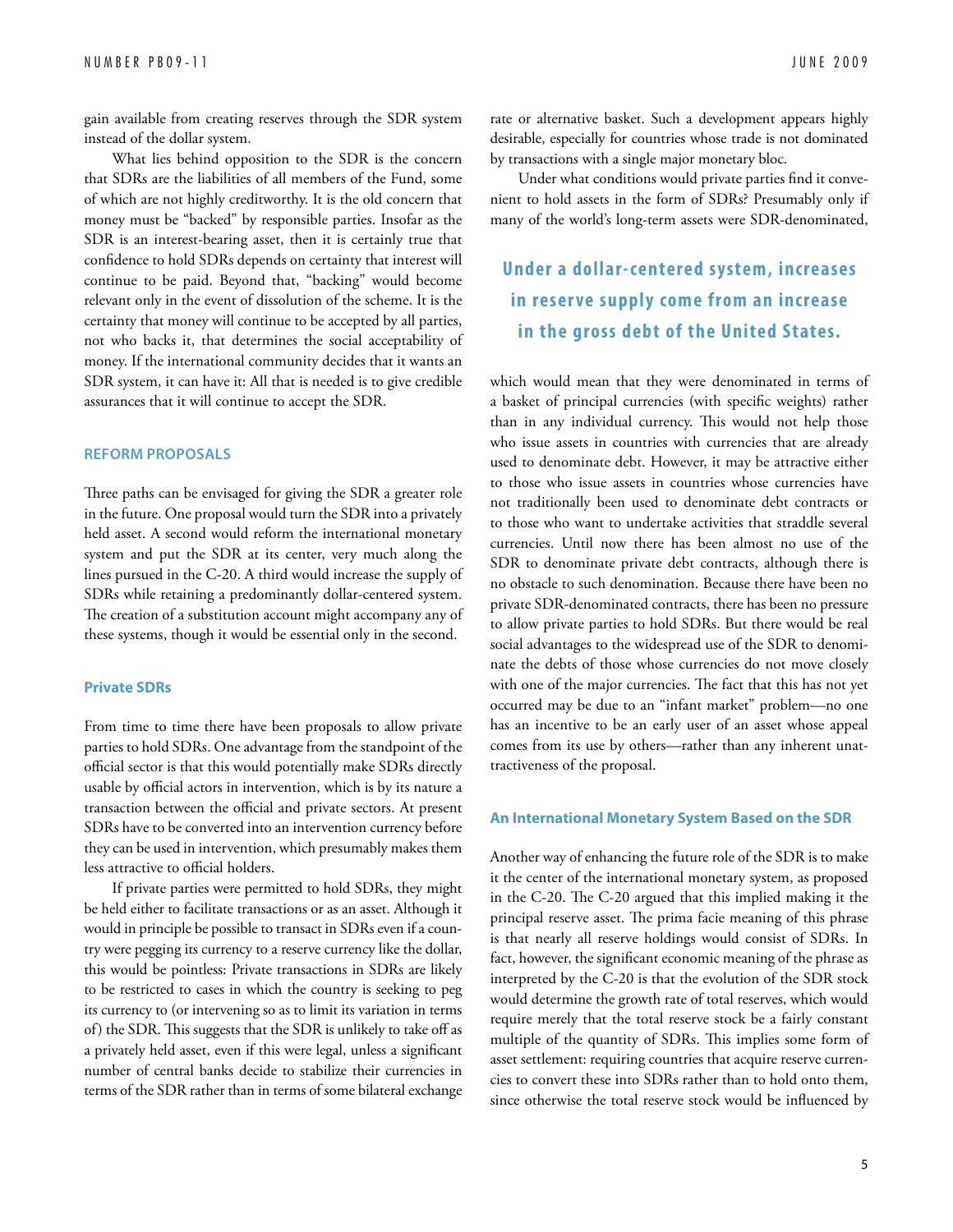the reserve-composition policies of member countries. It would also be necessary to create a substitution account to allow countries to convert their reserve-currency holdings above some limit into SDRs. The C-20 declared that the SDR would be the numeraire, in terms of which each currency would express its central value (at that time it was assumed there would be such a thing). The contemporary equivalent of this proposal would be that countries should declare reference rates in terms of the SDR, ensuring that the countries whose currencies compose the SDR declare rates that are collectively consistent.

It rapidly became clear in the C-20 that the United States would agree to proposals to make the SDR the center of the international monetary system only if there were some mechanism of

# **The recent G-20 summit in London proposed that the IMF issue \$250 billion of SDRs to help combat the recession.**

exerting strong adjustment pressures on countries in addition to asset settlement. It is not difficult to see why. Asset settlement by nature places pressure on deficit countries. In the absence of comparable pressure on surplus countries, all a surplus country would need to do to avoid adjustment pressure is to not adjust, throwing the entire burden of adjustment onto deficit countries. To avoid this danger the United States designed and proposed the reserve indicator system described previously. An obligation to take adjustment actions, including to revalue exchange rates in the absence of alternative concrete actions, provoked visceral objections from countries that had repeatedly witnessed speculators enriched at the expense of their taxpayers when reserve levels had given warnings of impending exchange rate changes. This was a major reason why the C-20 failed to agree on the design of a new international monetary system.

There seems to be no technical reason why the world should not adopt such a system at the present time, presumably modified by the presence of floating exchange rates, which would therefore limit the SDR's numeraire role to expressing reference rates. Since countries would not be setting their own exchange rates, they could not be enjoined to revalue if reserves hit an indicator level, so this obligation would have to be modified to that of changing their macroeconomic, e.g., fiscal, policy.

#### **SDRs in a Dollar-Centered System**

The fundamental respects in which the present world differs from that envisaged by the C-20 are that (a) today the exchange rates of almost all systemically significant countries float and (b)

the main reserve asset is the dollar and not the SDR (a consequence of which is the absence of asset settlement). It has just been argued that one could retain floating exchange rates within a system otherwise similar to that envisaged by the C-20. In this section I examine whether one could also enhance the role of the SDR within a system that retains both of the key features of present arrangements.

Suppose that in the present world one were to make regular allocations of SDRs of a size that would satisfy demand for greater reserve holdings. As noted earlier, there are several key ways in which such a system would differ from the present dollar-based system: It may change the elasticity of reserve supply, it may alter the pattern of payment imbalances, and the distribution of seigniorage may differ.

Consider first the issue of reserve supply. Suppose that the IMF curtailed the rate of SDR expansion in the hope of combating inflation. Countries would be entitled to accumulate dollars instead, and if the IMF had cut the rate of SDR growth to a level that did not satisfy the growth of demand for reserves, one would expect countries simply to shift back their reserveholding patterns to accumulate more dollars in view of the fewer SDRs. As long as countries retain the right to accumulate more dollars at the margin, it is unrealistic to expect to control the rate of reserve growth by varying the rate of the creation of SDRs. However, a critical difference from the reformed monetary regime envisaged by the C-20 is that a country that felt reserve growth to be excessive would be able to defend itself by allowing its exchange rate to appreciate without violating the letter or spirit of its international obligations.

This system would avoid the need for the United States to maintain a deficit to enable the supply of liquidity to grow. If in fact the rate of SDR creation satisfied the reserve-accumulation objectives of all countries, it would be possible to envisage the elimination of global imbalances. The only exception would be if countries were anxious for current account surpluses because they preferred to maintain an export surplus rather than simply to build up reserves.

The obverse of the obligation to adjust is the distribution of the benefit of seigniorage. Countries would reap this in proportion to their IMF quotas. If the Asian countries maintained high reserve-accumulation objectives relative to the size of their IMF quotas, then they would still need to earn or borrow a part of their additional reserves, but a part would accrue free of the need to adjust, as of right. Presumably the traditional powers in the IMF, primarily European countries, would receive seigniorage benefits that outweighed their reserve-accumulation objectives. The long-proposed reforms to IMF quotas would reduce but not eliminate this discrepancy, since they do not envisage rewarding the Asian countries for their high reserve-accumulation objectives.